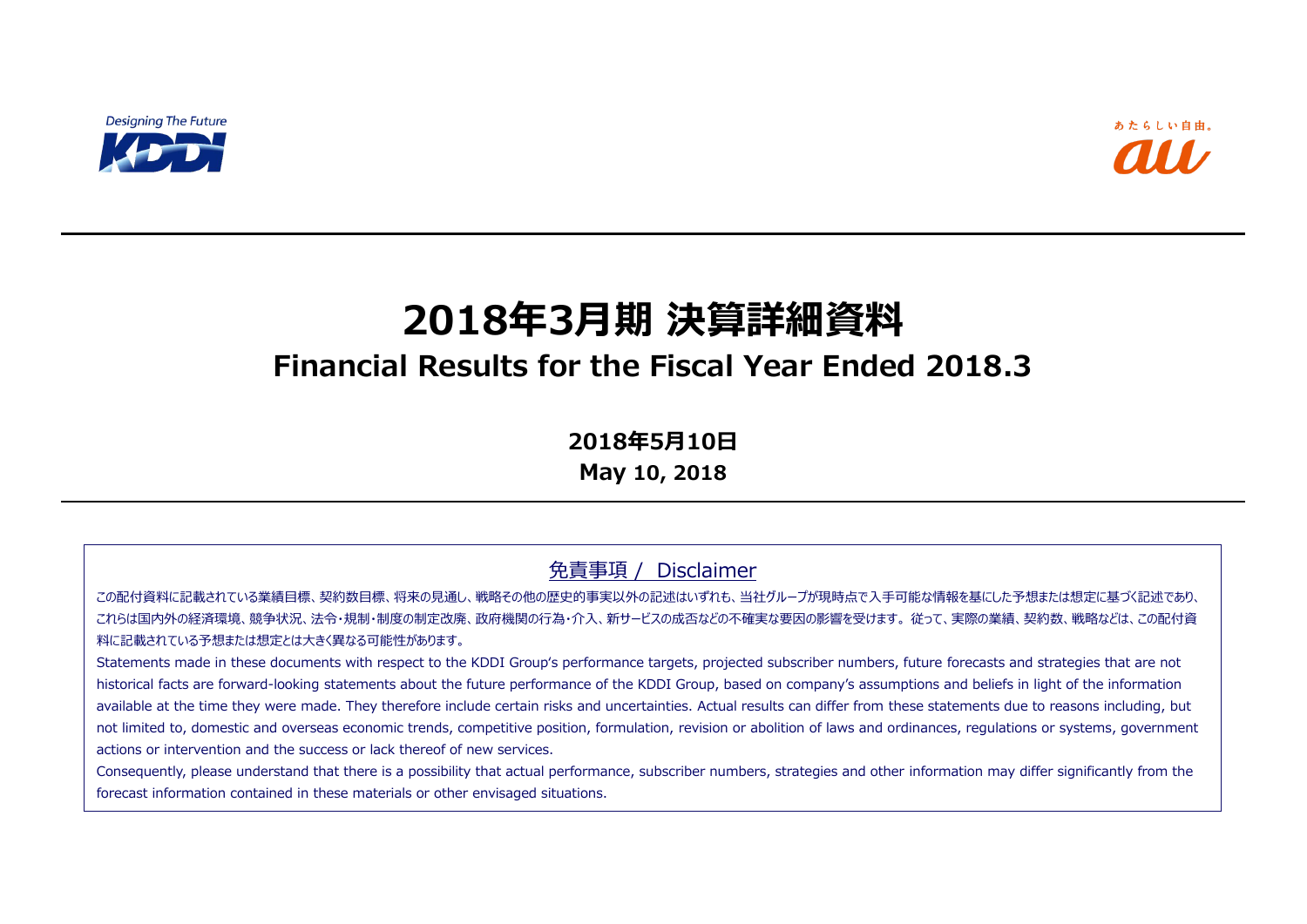### **決算概要(連結ベース) / Financial Results Summary (Consolidated)**

**Unit: 百万円 / Millions of Yen**

**Unit: 百万円 / Millions of Yen**

| 連結                                                                                |           |           | FY2017.3  |           |                        |           |           | FY2018.3  |           |                        | FY2019.3                          |
|-----------------------------------------------------------------------------------|-----------|-----------|-----------|-----------|------------------------|-----------|-----------|-----------|-----------|------------------------|-----------------------------------|
| <b>Consolidated Statement</b>                                                     | <b>1Q</b> | 2Q        | 3Q        | <b>4Q</b> | 通期<br><b>Full-year</b> | 1Q        | 2Q        | <b>3Q</b> | <b>4Q</b> | 通期<br><b>Full-year</b> | 通期予想<br><b>Full-year Forecast</b> |
| 売上高<br><b>Operating revenue</b>                                                   | 1,130,453 | 1,171,128 | 1,220,638 | 1,226,040 | 4,748,259              | 1,198,666 | 1,217,404 | 1,344,003 | 1,281,905 | 5,041,978              | 5,150,000                         |
| 営業利益<br><b>Operating income</b>                                                   | 275,112   | 257,524   | 243,101   | 137,240   | 912,976                | 281,414   | 261,122   | 271,235   | 149,022   | 962,793                | 1,020,000                         |
| 営業利益率<br><b>Operating margin</b>                                                  | 24.3%     | 22.0%     | 19.9%     | 11.2%     | 19.2%                  | 23.5%     | 21.4%     | 20.2%     | 11.6%     | 19.1%                  | 19.8%                             |
| 親会社の所有者に帰属する当期利益<br>Profit for the period attributable to<br>owners of the parent | 167,105   | 159,043   | 145,250   | 75,260    | 546,658                | 173,474   | 155,970   | 161,114   | 81,970    | 572,528                | 620,000                           |
| フリーキャッシュフロー<br>Free cash flows                                                    | 127,728   | 312,264   | 55,364    | 28,494    | 523,849                | 55,062    | 306,230   | $-5,273$  | 71,539    | 427,558                | 260,000                           |
| 減価償却費及び償却費<br>Depreciation and amortization                                       | 137,335   | 137,138   | 135,824   | 134,881   | 545,177                | 137,562   | 136,730   | 136,681   | 135,635   | 546,609                | 560,000                           |
| <b>旧定資産除却費</b><br><b>Retirement of fixed assets</b>                               | 2,866     | 5,258     | 8,955     | 11,487    | 28,565                 | 5,536     | 7,517     | 6,073     | 18,466    | 37,591                 | 10,000                            |
| 設備投資額 (支払)<br>Capex (cash flow basis)                                             | 87,860    | 96,099    | 112,953   | 222,454   | 519,365                | 124,040   | 122,135   | 138,983   | 175,673   | 560,831                | 570,000                           |
| <b>EBITDA</b>                                                                     | 415,317   | 400,143   | 387,904   | 320,844   | 1,524,207              | 424,512   | 405,432   | 413,989   | 316,128   | 1,560,061              | 1,590,000                         |
| EBITDAマージン<br><b>EBITDA margin</b>                                                | 36.7%     | 34.2%     | 31.8%     | 26.2%     | 32.1%                  | 35.4%     | 33.3%     | 30.8%     | 24.7%     | 30.9%                  | 30.9%                             |

| 連結                                                                                      |                    |                          | FY2017.3                 |                     |                    |                    | FY2018.3                 |                         | 19年3月末 予想       |
|-----------------------------------------------------------------------------------------|--------------------|--------------------------|--------------------------|---------------------|--------------------|--------------------|--------------------------|-------------------------|-----------------|
| <b>Consolidated Statement</b>                                                           | 16年6月末<br>$Jun-16$ | 16年9月末<br>$Sep-16$       | 16年12月末<br><b>Dec-16</b> | 17年3月末<br>Mar- $17$ | 17年6月末<br>$Jun-17$ | 17年9月末<br>$Sep-17$ | 17年12月末<br><b>Dec-17</b> | 18年3月末<br><b>Mar-18</b> | Mar-19 Forecast |
| 資産<br><b>Total assets</b>                                                               | 5,839,250          | 6,008,545                | 6,100,890                | 6,263,826           | 6,122,912          | 6,294,597          | 6,402,144                | 6,574,555               |                 |
| 資本<br>Total equity                                                                      | 3,573,356          | 3,669,479                | 3,756,499                | 3,849,133           | 3,856,301          | 3,992,862          | 4,081,511                | 4,131,257               |                 |
| 親会社所有者帰属持分比率<br>Ratio of equity attributable<br>to owners of the parent to total assets | 57.2%              | 56.9%                    | 57.1%                    | 56.7%               | 58.6%              | 58.5%              | 58.5%                    | 57.4%                   |                 |
| 1株当たり親会社所有者帰属持分 (円) <br>Equity per share attributable<br>to owners of the parent        | ¥1,347             | ¥1,392                   | ¥1,417                   | ¥1,446              | ¥1,466             | ¥1,520             | ¥1,545                   | ¥1,569                  |                 |
| 有利子負債残高<br>Interest-bearing debt                                                        | 1,230,974          | 1,190,036                | 1,164,556                | 1,151,650           | 1,205,280          | 1,092,359          | 1,114,152                | 1,118,616               |                 |
| 現預金控除後<br>Net debt                                                                      | 1,084,043          | 852,706                  | 900,104                  | 925,043             | 1,063,629          | 816,989            | 932,430                  | 917,782                 |                 |
| Debt/EBITDA (倍)<br>Debt/EBITDA ratio                                                    |                    | $\overline{\phantom{0}}$ |                          | 0.76                |                    | $\blacksquare$     |                          | 0.72                    |                 |
| <b>D/Eレシオ (倍)</b><br>Debt/Equity ratio                                                  | 0.37               | 0.35                     | 0.33                     | 0.32                | 0.34               | 0.30               | 0.30                     | 0.30                    |                 |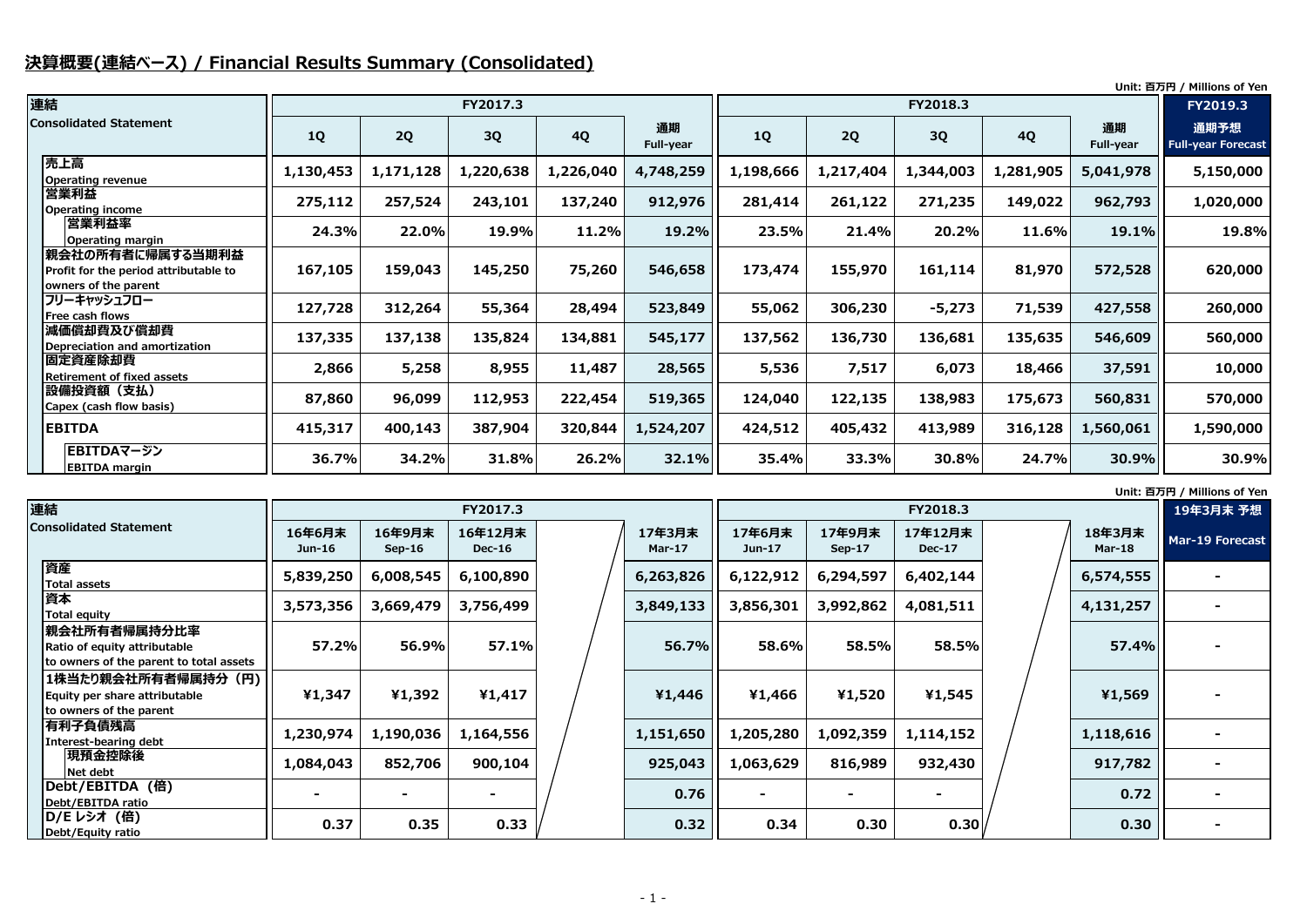#### **決算概要(パーソナル) / Financial Results Summary (Personal Services)**

|                                  |                                                           |           |         |           |           |                 |           |         |           |           |                 | Unit: 百万円 / Millions of Yen       |
|----------------------------------|-----------------------------------------------------------|-----------|---------|-----------|-----------|-----------------|-----------|---------|-----------|-----------|-----------------|-----------------------------------|
| パーソナルセグメント                       |                                                           |           |         | FY2017.3  |           |                 |           |         | FY2018.3  |           |                 | FY2019.3                          |
| <b>Personal Services segment</b> |                                                           | <b>1Q</b> | 2Q      | <b>3Q</b> | <b>4Q</b> | 通期<br>Full-year | <b>1Q</b> | 2Q      | 3Q        | <b>4Q</b> | 通期<br>Full-year | 通期予想<br><b>Full-year Forecast</b> |
| 売上高<br>Operating revenue         |                                                           | 868,461   | 901,217 | 935,231   | 928,061   | 3,632,969       | 919,443   | 943,732 | 1,052,390 | 984,040   | 3,899,605       | 4,000,000                         |
|                                  | グループ外売上 (外部顧客への売上高)<br>Revenue from external customers    | 843,987   | 875,889 | 909,501   | 900,767   | 3,530,144       | 894,521   | 917,748 | 1,025,622 | 955,389   | 3,793,280       | 3,900,000                         |
|                                  | モバイル通信料収入<br>Mobile communications revenues               | 447,495   | 447,982 | 449,032   | 441,795   | 1,786,304       | 453,260   | 451,528 | 446,400   | 436,634   | 1,787,822       | 1,759,000                         |
|                                  | au通信ARPA収入<br>au ARPA revenues                            | 446,953   | 447,205 | 447,896   | 438,220   | 1,780,274       | 448,528   | 445,861 | 439,548   | 428,457   | 1,762,394       | 1,710,000                         |
|                                  | MVNO収入<br><b>MVNO</b> revenues                            | 542       | 777     | 1,136     | 3,575     | 6,029           | 4,732     | 5,667   | 6,852     | 8,177     | 25,429          | 49,000                            |
|                                  | 固定通信料収入<br><b>Fixed-line communications revenues</b>      | 179,721   | 181,024 | 182,255   | 189,576   | 732,576         | 193,502   | 205,661 | 200,390   | 200,549   | 800,102         | 790,000                           |
|                                  | 端末販売収入、修理収入等 *<br>Handset revenues, repair revenues, etc. | 174,613   | 201,038 | 227,757   | 212,854   | 816,263         | 192,339   | 206,001 | 317,237   | 248,544   | 964,120         | 1,081,000                         |
| その他<br><b>Others</b>             |                                                           | 42,158    | 45,845  | 50,457    | 56,541    | 195,001         | 55,420    | 54,558  | 61,595    | 69,663    | 241,236         | 270,000                           |
|                                  | セグメント間売上<br>Inter-segment revenue or transfers            | 24,473    | 25,328  | 25,730    | 27,294    | 102,825         | 24,922    | 25,984  | 26,768    | 28,651    | 106,325         | 100,000                           |
| 営業利益<br>Operating income         |                                                           | 220,534   | 202,709 | 183,624   | 104,220   | 711,087         | 222,064   | 200,027 | 203,792   | 107,048   | 732,931         | 770,000                           |
| 減価償却費及び償却費                       | Depreciation and amortization                             | 118,125   | 118,266 | 116,541   | 115,403   | 468,334         | 117,931   | 117,321 | 117,124   | 116,108   | 468,485         | 480,000                           |
| 固定資産除却費                          | <b>Retirement of fixed assets</b>                         | 2,582     | 5,041   | 8,564     | 9,522     | 25,710          | 5,265     | 7,264   | 5,750     | 17,059    | 35,337          | 10,000                            |
| <b>EBITDA</b>                    |                                                           | 341,242   | 326,016 | 308,729   | 265,200   | 1,241,186       | 345,260   | 324,611 | 326,667   | 251,290   | 1,247,828       | 1,260,000                         |
| <b>EBITDA</b> margin             | EBITDAマージン                                                | 39.3%     | 36.2%   | 33.0%     | 28.6%     | 34.2%           | 37.6%     | 34.4%   | 31.0%     | 25.5%     | 32.0%           | 31.5%                             |

**\* 18年3月期の1~3Qの数値を訂正しております。 / Figures from FY2018.3 1Q to FY2018.3 3Q have been changed.**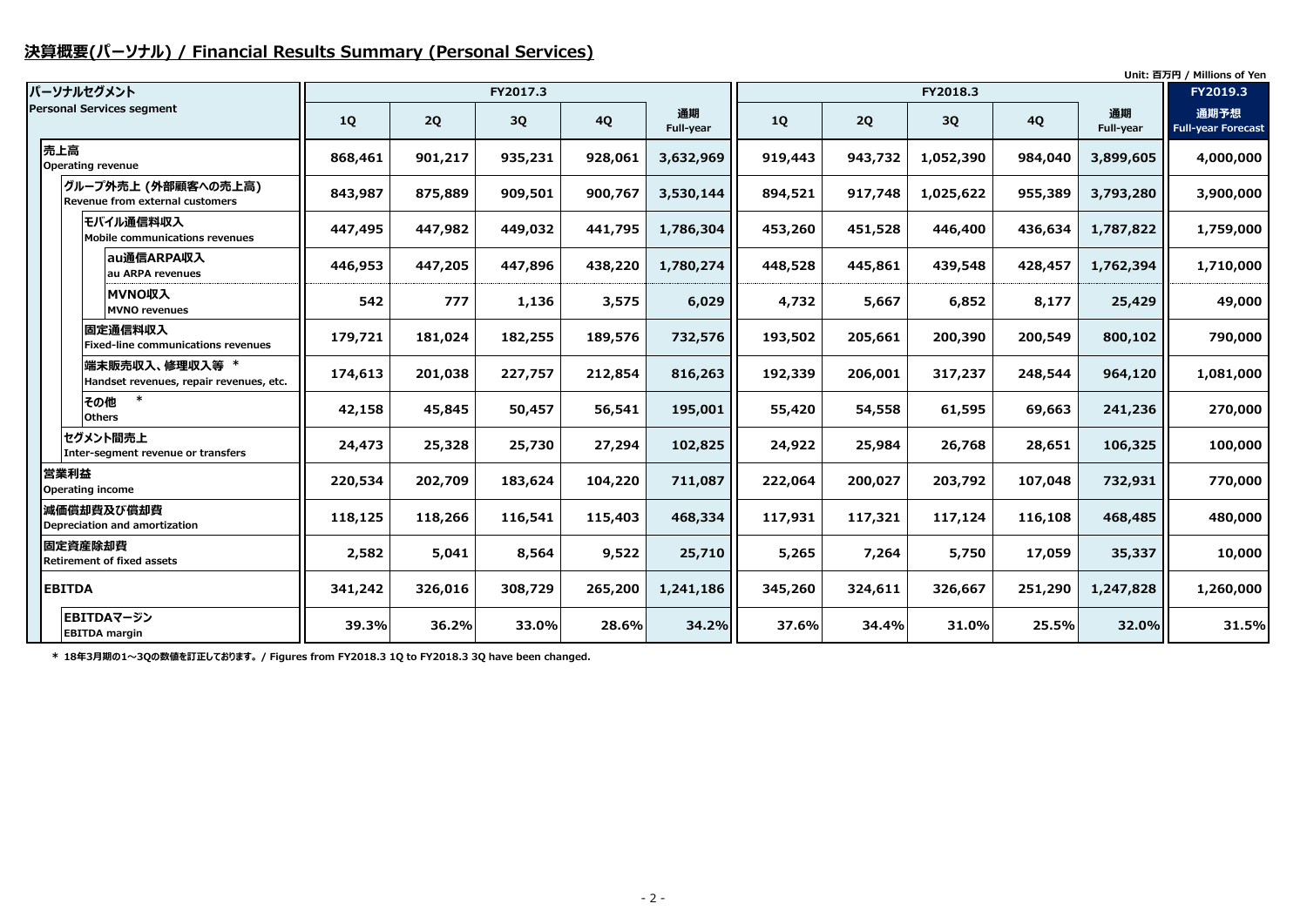#### **決算概要(ライフデザイン/ ビジネス) / Financial Results Summary (Life Design Services / Business Services)**

| ライフデザインセグメント *1                                        |           |         | FY2017.3 |           |                        |           |         | FY2018.3 |           |                 | <b>FY2019.3</b>                   |
|--------------------------------------------------------|-----------|---------|----------|-----------|------------------------|-----------|---------|----------|-----------|-----------------|-----------------------------------|
| Life Design Services segment                           | <b>1Q</b> | 2Q      | 3Q       | <b>4Q</b> | 通期<br><b>Full-year</b> | <b>1Q</b> | 2Q      | 3Q       | <b>4Q</b> | 通期<br>Full-year | 通期予想<br><b>Full-year Forecast</b> |
| 売上高<br><b>Operating revenue</b>                        | 103,535   | 105,663 | 120,605  | 121,254   | 451,058                | 122,456   | 124,363 | 140,582  | 134,336   | 521,736         | 590,000                           |
| グループ外売上 (外部顧客への売上高)<br>Revenue from external customers | 84,745    | 85,951  | 101,669  | 94,994    | 367,359                | 96,074    | 95,477  | 108,943  | 102,379   | 402,873         | 468,000                           |
| <b>付加価値ARPA収入</b><br><b>Value-added ARPA revenues</b>  | 35,899    | 37,996  | 39,006   | 42,334    | 155,235                | 42,131    | 42,213  | 43,828   | 46,611    | 174,784         | 206,000                           |
| その他<br><b>Others</b>                                   | 48,847    | 47,955  | 62,663   | 52,659    | 212,124                | 53,943    | 53,264  | 65,115   | 55,768    | 228,090         | 262,000                           |
| セグメント間売上<br>Inter-segment revenue or transfers         | 18,790    | 19,712  | 18,937   | 26,260    | 83,699                 | 26,382    | 28,885  | 31,639   | 31,957    | 118,863         | 122,000                           |
| 営業利益<br><b>Operating income</b>                        | 25,354    | 25,640  | 29,603   | 15,297    | 95,894                 | 26,277    | 24,720  | 31,032   | 21,957    | 103,986         | 115,000                           |
| 減価償却費及び償却費<br>Depreciation and amortization            | 4,955     | 4,980   | 5,084    | 5,331     | 20,350                 | 5,367     | 5,313   | 5,502    | 5,676     | 21,859          | 26,000                            |
| 固定資産除却費<br><b>Retirement of fixed assets</b>           | 161       | 128     | 63       | 678       | 1,030                  | 37        | 85      | 64       | 500       | 686             |                                   |
| <b>EBITDA</b>                                          | 30,470    | 30,747  | 34,751   | 21,372    | 117,340                | 31,681    | 30,118  | 36,598   | 29,121    | 127,519         | 141,000                           |
| EBITDAマージン<br><b>EBITDA margin</b>                     | 29.4%     | 29.1%   | 28.8%    | 17.6%     | 26.0%                  | 25.9%     | 24.2%   | 26.0%    | 21.7%     | 24.4%           | 23.9%                             |

**\*1 19年3月期より、「バリューセグメント」の名称を「ライフデザインセグメント」へ変更します。 / From FY2019.3, segment name of "Value Services segment" is changed to "Life Design Services segment."**

|                                                        |           |         |          |           |                 |           |         |          |           |                        | Unit: 百万円 / Millions of Yen       |
|--------------------------------------------------------|-----------|---------|----------|-----------|-----------------|-----------|---------|----------|-----------|------------------------|-----------------------------------|
| ビジネスセグメント *2                                           |           |         | FY2017.3 |           |                 |           |         | FY2018.3 |           |                        | FY2019.3                          |
| <b>Business Services segment</b>                       | <b>1Q</b> | 2Q      | 3Q       | <b>4Q</b> | 通期<br>Full-year | <b>1Q</b> | 2Q      | 3Q       | <b>4Q</b> | 通期<br><b>Full-year</b> | 通期予想<br><b>Full-year Forecast</b> |
| 売上高<br>Operating revenue                               | 169,453   | 174,926 | 175,296  | 190,495   | 710,170         | 174,869   | 184,169 | 184,584  | 206,349   | 749,971                | 780,000                           |
| グループ外売上 (外部顧客への売上高)<br>Revenue from external customers | 139,173   | 142,995 | 142,946  | 159,297   | 584,410         | 142,654   | 138,300 | 145,109  | 164,990   | 591,053                | 610,000                           |
| モバイル<br><b>Mobile</b>                                  | 55,624    | 56,333  | 56,797   | 59,593    | 228,348         | 55,506    | 56,823  | 57,697   | 63,080    | 233,107                | 235,000                           |
| 固定<br><b>Fixed-line</b>                                | 68,738    | 70,518  | 69,694   | 80,199    | 289,149         | 68,138    | 60,598  | 65,246   | 75,970    | 269,952                | 272,000                           |
| その他<br><b>Others</b>                                   | 14,811    | 16,144  | 16,455   | 19,504    | 66,913          | 19,009    | 20,879  | 22,166   | 25,940    | 87,994                 | 103,000                           |
| セグメント間売上<br>Inter-segment revenue or transfers         | 30,281    | 31,931  | 32,350   | 31,197    | 125,759         | 32,215    | 45,868  | 39,476   | 41,359    | 158,918                | 170,000                           |
| 営業利益<br><b>Operating income</b>                        | 21,285    | 20,070  | 22,919   | 11,779    | 76,053          | 23,622    | 24,759  | 23,692   | 12,394    | 84,467                 | 93,000                            |
| 減価償却費及び償却費<br>Depreciation and amortization            | 11,329    | 11,309  | 11,394   | 11,449    | 45,481          | 11,666    | 11,595  | 11,430   | 11,498    | 46,189                 | 46,000                            |
| 固定資産除却費<br><b>Retirement of fixed assets</b>           | 118       | 82      | 293      | 1,255     | 1,748           | 230       | 151     | 165      | 831       | 1,377                  | 1,000                             |
| <b>EBITDA</b>                                          | 32,738    | 31,512  | 34,625   | 25,543    | 124,419         | 35,519    | 36,568  | 35,287   | 25,623    | 132,997                | 140,000                           |
| EBITDAマージン<br><b>EBITDA margin</b>                     | 19.3%     | 18.0%   | 19.8%    | 13.4%     | 17.5%           | 20.3%     | 19.9%   | 19.1%    | 12.4%     | 17.7%                  | 17.9%                             |

**\*2 18年3月期より、連結子会社のKDDIエボルバを「その他」から「ビジネスセグメント」へ移管します。これに伴い、17年3月期について、組替後の実績に変更しております (17年3月期決算資料でのセグメント組替後の通期参考値を一部変更しております) From FY2018.3, KDDI Evolva, a consolidated subsidiary company, is transferred to "Business Services segment" from "Others." In accordance with this transfer, stated figures for FY2017.3 retroactively reflect reclassification of segment. (Full-year figures of FY2017.3 after reclassifying segment have partially been changed from those disclose as the Financial Results for the Fiscal Year Ended 2017.3.)**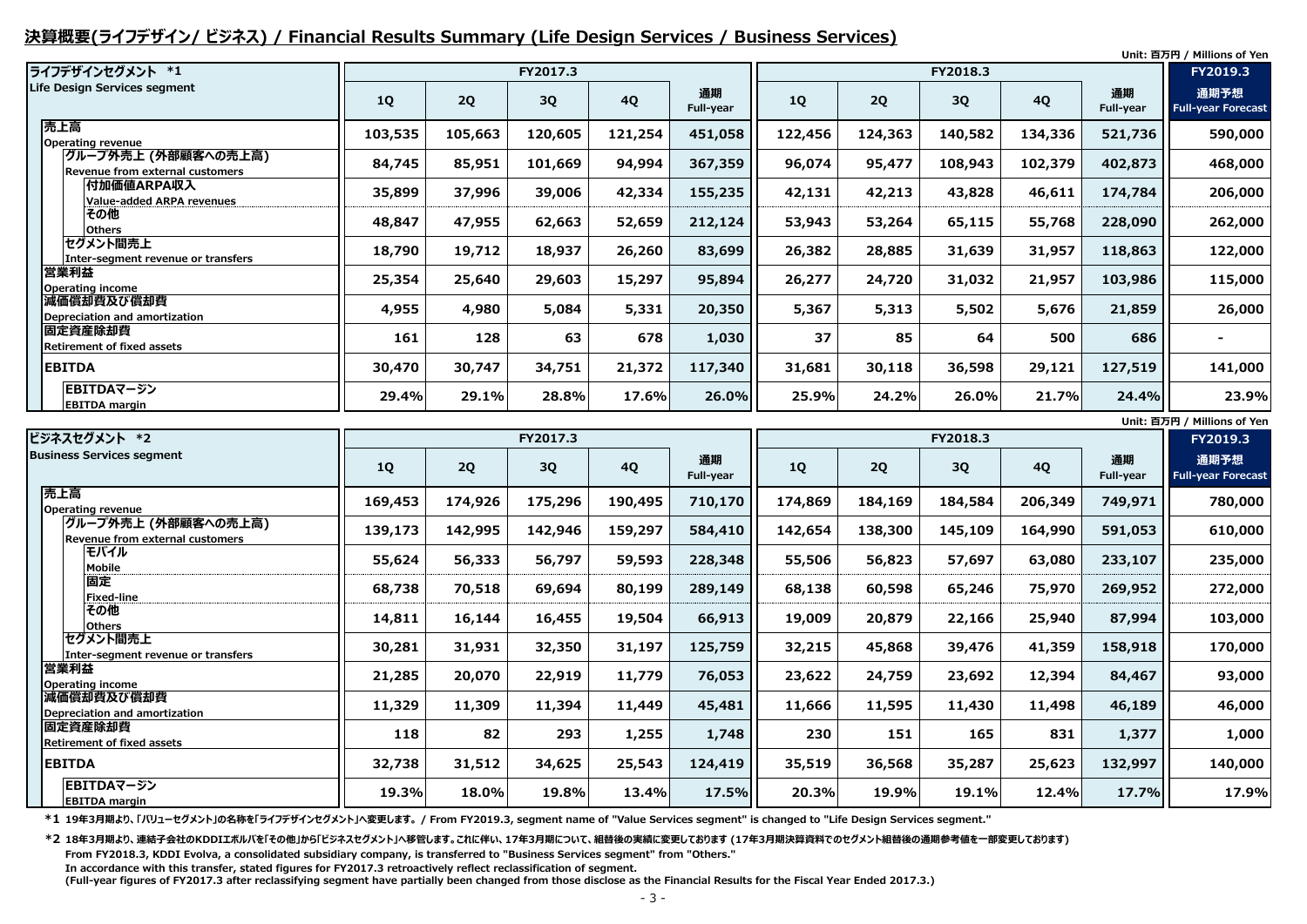#### **決算概要(グローバル / その他) / Financial Results Summary (Global Services / Others)**

**Unit: 百万円 / Millions of Yen**

**Unit: 百万円 / Millions of Yen**

| グローバルセグメント                                             |           |           | FY2017.3 |           |                        |           |        | FY2018.3 |           |                        | <b>FY2019.3</b>                   |
|--------------------------------------------------------|-----------|-----------|----------|-----------|------------------------|-----------|--------|----------|-----------|------------------------|-----------------------------------|
| <b>Global Services segment</b>                         | <b>1Q</b> | <b>2Q</b> | 3Q       | <b>4Q</b> | 通期<br><b>Full-year</b> | <b>1Q</b> | 2Q     | 3Q       | <b>4Q</b> | 通期<br><b>Full-year</b> | 通期予想<br><b>Full-year Forecast</b> |
| 売上高<br><b>Operating revenue</b>                        | 65,780    | 67,928    | 70,171   | 73,326    | 277,204                | 66,181    | 64,831 | 60,708   | 56,981    | 248,702                | 190,000                           |
| グループ外売上 (外部顧客への売上高)<br>Revenue from external customers | 58,953    | 61,193    | 62,994   | 65,827    | 248,967                | 58,927    | 58,211 | 53,431   | 49,930    | 220,499                | 164,000                           |
| セグメント間売上<br>Inter-segment revenue or transfers         | 6,826     | 6,735     | 7,177    | 7,499     | 28,237                 | 7,255     | 6,621  | 7,277    | 7,050     | 28,203                 | 26,000                            |
| 営業利益<br>Operating income                               | 7,160     | 7,566     | 5,779    | 3,652     | 24,157                 | 7,231     | 8,776  | 9,101    | 6,799     | 31,907                 | 34,000                            |
| 減価償却費及び償却費<br>Depreciation and amortization            | 3,303     | 2,961     | 3,200    | 3,126     | 12,590                 | 3,053     | 2,987  | 2,970    | 2,664     | 11,674                 | 12,000                            |
| 固定資産除却費<br><b>Retirement of fixed assets</b>           | 4         | 5         | 34       | 33        | 75                     | 4         | 16     | 91       | 75        | 186                    |                                   |
| <b>EBITDA</b>                                          | 10,466    | 10,703    | 9,018    | 6,862     | 37,049                 | 10,288    | 11,779 | 12,162   | 9,578     | 43,807                 | 46,000                            |
| EBITDAマージン<br><b>EBITDA</b> margin                     | 15.9%     | 15.8%     | 12.9%    | 9.4%      | 13.4%                  | 15.5%     | 18.2%  | 20.0%    | 16.8%     | 17.6%                  | 24.2%                             |

**\* 18年3月期より、連結子会社のKDDIエボルバを「その他」から「ビジネスセグメント」へ移管します。これに伴い、17年3月期について、組替後の実績に変更しております**

**From FY2018.3, KDDI Evolva, a consolidated subsidiary company, is transferred to "Business Services segment" from "Others." In accordance with this transfer, stated figures for FY2017.3 retroactively reflect reclassification of segment.**

| その他 *                                                  |             |                | FY2017.3 |           |                        |             |        | FY2018.3 |                |                        | FY2019.3                          |
|--------------------------------------------------------|-------------|----------------|----------|-----------|------------------------|-------------|--------|----------|----------------|------------------------|-----------------------------------|
| <b>Others</b>                                          | <b>1Q</b>   | 2Q             | 3Q       | <b>4Q</b> | 通期<br><b>Full-year</b> | <b>1Q</b>   | 2Q     | 3Q       | <b>4Q</b>      | 通期<br><b>Full-year</b> | 通期予想<br><b>Full-year Forecast</b> |
| 売上高<br><b>Operating revenue</b>                        | 21,272      | 21,711         | 21,971   | 29,112    | 94,066                 | 21,935      | 24,711 | 27,964   | 30,662         | 105,273                |                                   |
| グループ外売上 (外部顧客への売上高)<br>Revenue from external customers | 3,595       | 5,100          | 3,529    | 5,156     | 17,379                 | 6,490       | 7,668  | 10,898   | 9,217          | 34,273                 | $\blacksquare$                    |
| セグメント間売上<br>Inter-segment revenue or transfers         | 17,678      | 16,611         | 18,442   | 23,956    | 76,687                 | 15,445      | 17,043 | 17,066   | 21,446         | 71,000                 | $\blacksquare$                    |
| 営業利益<br><b>Operating income</b>                        | 1,246       | 1,683          | 1,505    | 3,063     | 7,497                  | 2,785       | 2,719  | 3,574    | 1,205          | 10,283                 |                                   |
| 減価償却費及び償却費<br>Depreciation and amortization            | 240         | 253            | 256      | 263       | 1,012                  | 266         | 255    | 402      | 451            | 1,374                  |                                   |
| 固定資産除却費<br><b>Retirement of fixed assets</b>           | $\mathbf 0$ | $\overline{2}$ |          |           | 3                      | $\mathbf 0$ |        |          | $\overline{2}$ | 5                      |                                   |
| <b>EBITDA</b>                                          | 1,486       | 1,937          | 1,762    | 3,330     | 8,515                  | 3,051       | 2,975  | 3,978    | 1,660          | 11,665                 |                                   |
| EBITDAマージン<br><b>EBITDA margin</b>                     | 7.0%        | 8.9%           | 8.0%     | 11.4%     | 9.1%                   | 13.9%       | 12.0%  | 14.2%    | 5.4%           | 11.1%                  |                                   |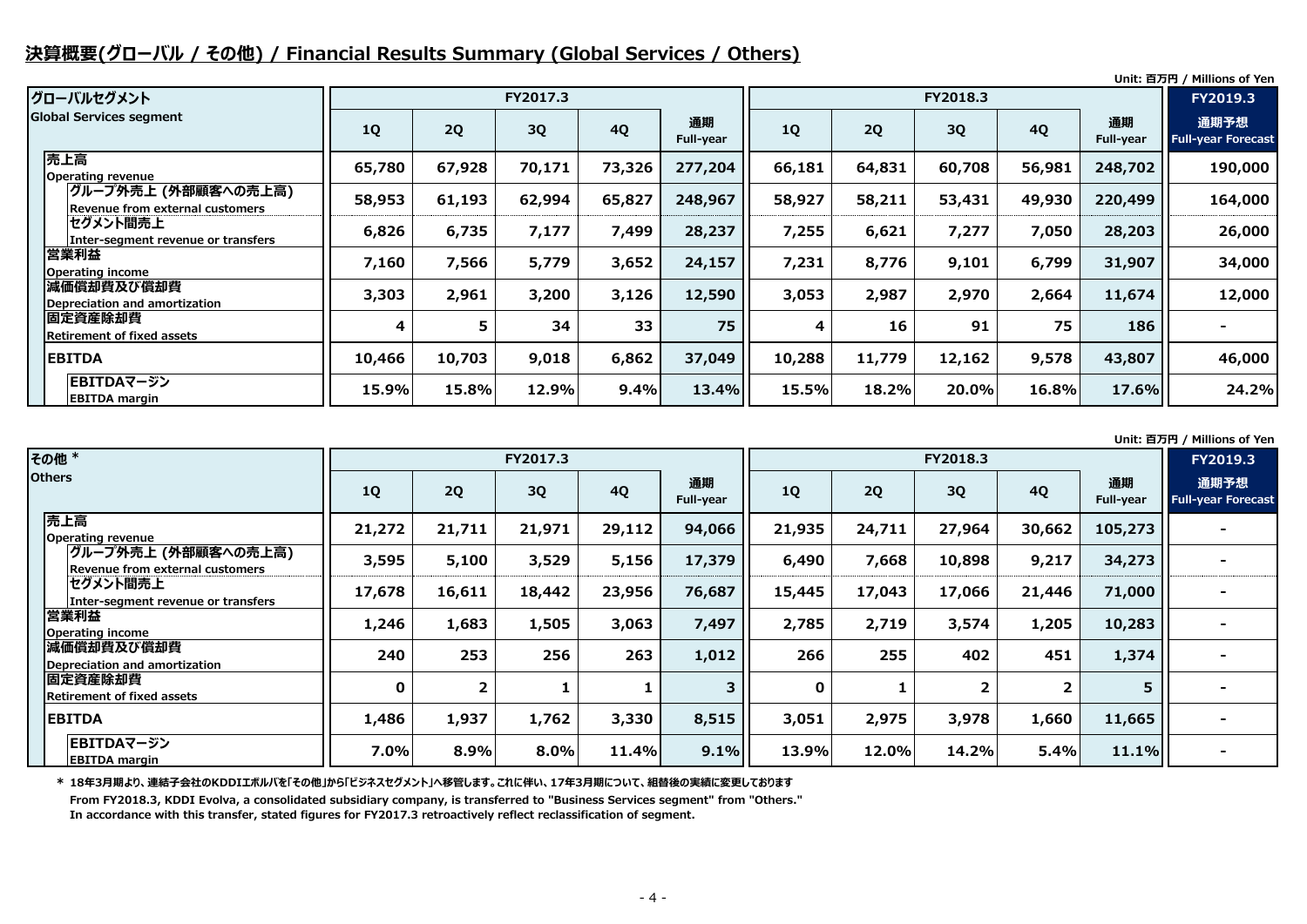#### **主要オペレーションデータ / Major Operational Data**

**連結 / Consolidated basis**

#### **パーソナルセグメント・ライフデザインセグメント / Personal Services segment・Life Design Services segment**

| 累計契約数                   |                                |                |                    |                    | FY2017.3                 |                  |                  |                    | FY2018.3                 |                         | 19年3月末 予想                        |
|-------------------------|--------------------------------|----------------|--------------------|--------------------|--------------------------|------------------|------------------|--------------------|--------------------------|-------------------------|----------------------------------|
| <b>Subscriptions</b>    |                                |                | 16年6月末<br>$Jun-16$ | 16年9月末<br>$Sep-16$ | 16年12月末<br><b>Dec-16</b> | 17年3月末<br>Mar-17 | 17年6月末<br>Jun-17 | 17年9月末<br>$Sep-17$ | 17年12月末<br><b>Dec-17</b> | 18年3月末<br><b>Mar-18</b> | <b>Mar-19</b><br><b>Forecast</b> |
| モバイル                    | au累計契約数 *1<br>au subscriptions | (千契約/Thousand) | 46,590             | 47,237             | 47,829                   | 48,540           | 49,109           | 49,665             | 50,638                   | 52,283                  | 55,430                           |
| <b>Mobile</b>           | <b>UQ WIMAX</b>                | (千契約/Thousand) | 19,815             | 21,626             | 23,296                   | 24,806           | 25,871           | 27,104             | 28,154                   | 29,334                  |                                  |
| 固定<br><b>Fixed-line</b> | $FTTH * 1 * 2 * 3$             | (千回線/Thousand) | 3,804              | 3,844              | 3,875                    | 4,139            | 4,196            | 4,264              | 4,325                    | 4,377                   | 4,400                            |

**\*1 契約数の集計方法変更等に伴い、17年12月末の数値を変更しております / In accordance with change of method for calculating subscriptions and others, the figures of Dec-17 have been changed.**

| 累計契約数                |                   |                                                                       |                 |                  |                         | FY2017.3                 |                         |                  |                         | FY2018.3                 |                         | 19年3月末 予想                        |
|----------------------|-------------------|-----------------------------------------------------------------------|-----------------|------------------|-------------------------|--------------------------|-------------------------|------------------|-------------------------|--------------------------|-------------------------|----------------------------------|
| <b>Subscriptions</b> |                   |                                                                       |                 | 16年6月末<br>Jun-16 | 16年9月末<br><b>Sep-16</b> | 16年12月末<br><b>Dec-16</b> | 17年3月末<br><b>Mar-17</b> | 17年6月末<br>Jun-17 | 17年9月末<br><b>Sep-17</b> | 17年12月末<br><b>Dec-17</b> | 18年3月末<br><b>Mar-18</b> | <b>Mar-19</b><br><b>Forecast</b> |
|                      |                   | au累計契約数<br>au subscriptions                                           | (千契約/Thousand)  | 38,457           | 38,575                  | 38,611                   | 38,790                  | 38,883           | 39,014                  | 39,258                   | 39,572                  | 39,922                           |
|                      |                   | スマートフォン浸透率<br>au smartphone penetration rate                          | (%)             | 58.9             | 59.8                    | 60.7                     | 61.8                    | 62.8             | 63.8                    | 64.7                     | 66.0                    |                                  |
| モバイル<br>Mobile       | <b>Mobile IDs</b> | <b>モバイルID数*2</b>                                                      | (f/Thousand)    | 25,738           | 25,697                  | 25,659                   | 26,008                  | 26,026           | 26,083                  | 26,236                   | 26,469                  | 26,850                           |
|                      |                   | au契約者数<br>au accounts                                                 | (千人/Thousand)   | 25,575           | 25,456                  | 25,302                   | 25,142                  | 24,956           | 24,817                  | 24,737                   | 24,691                  | 24,200                           |
|                      |                   | MVNO契約数 *2<br><b>MVNO</b> subscriptions                               | (千契約/Thousand)  | 163              | 241                     | 357                      | 866                     | 1,070            | 1,265                   | 1,498                    | 1,778                   | 2,650                            |
|                      |                   | FTTH *1 *2 *3                                                         | (千回線/Thousand)  | 3,752            | 3,793                   | 3,824                    | 4,073                   | 4,129            | 4,196                   | 4,257                    | 4,308                   | 4,350                            |
| 固定                   |                   | RGU対象世帯数<br>Households applicable to RGU                              | (千世帯/Thousand)  | 5,213            | 5,245                   | 5,277                    | 5,286                   | 5,333            | 5,343                   | 5,368                    | 5,382                   |                                  |
| <b>Fixed-line</b>    |                   | <b>CATV RGU</b>                                                       | (FRGU/Thousand) | 10,760           | 10,853                  | 10,941                   | 10,964                  | 11,044           | 11,073                  | 11,132                   | 11,155                  |                                  |
|                      |                   | バンドル率<br><b>Bundle ratio</b>                                          | (サービス/Services) | 2.06             | 2.07                    | 2.07                     | 2.07                    | 2.07             | 2.07                    | 2.07                     | 2.07                    |                                  |
| au スマートバリュー          |                   | au契約数<br>au subscriptions                                             | (千契約/Thousand)  | 11,830           | 12,120                  | 12,320                   | 12,660                  | 12,790           | 13,020                  | 13,300                   | 13,650                  |                                  |
| au Smart Value       |                   | 世帯数<br><b>Households</b>                                              | (千世帯/Thousand)  | 5,850            | 6,010                   | 6,120                    | 6,240                   | 6,330            | 6,470                   | 6,630                    | 6,770                   |                                  |
|                      |                   | auスマートパス / auスマートパスプレミアム<br>au Smart Pass / au Smart Pass Premium     | (千会員/Thousand)  | 14,640           | 14,870                  | 15,070                   | 15,220                  | 15,290           | 15,340                  | 15,420                   | 15,530                  |                                  |
|                      |                   | au WALLET プリペイドカード + クレジットカード *4<br>au WALLET Prepaid and Credit Card | (千枚/Thousand)   | 18,900           | 19,600                  | 20,400                   | 20,800                  | 21,300           | 21,800                  | 22,400                   | 23,100                  |                                  |

**\*2 BIGLOBEにおける集計方法の変更に伴い、17年3月末および17年6月末の数値を変更しております / In accordance with changes of calculation method in BIGLOBE, the figures of Mar-17 and Jun-17 have been changed.**

**\*3 auひかり+コミュファ光+auひかりちゅら(OCT)+ひかりJ+BIGLOBE光など / au HIKARI+Commuf@-hikari+au HIKARI Chura(OCT)+HIKARI J+BIGLOBE HIKARI and others**

**\*4 有効発行枚数 / Number of valid cards**

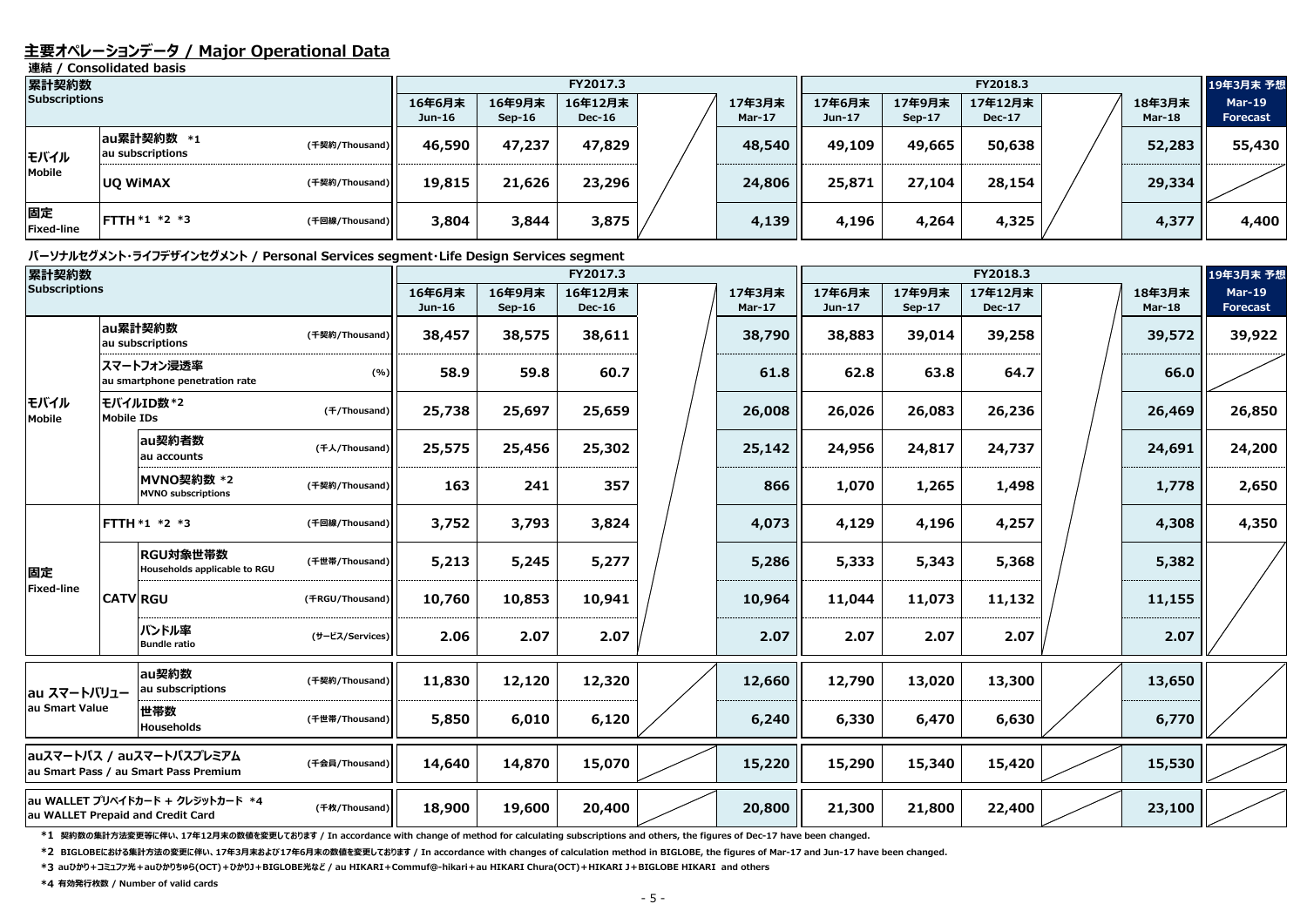#### **主要オペレーションデータ / Major Operational Data**

**パーソナルセグメント・ライフデザインセグメント / Personal Services segment・Life Design Services segment**

| 各種指標                                                   |                                      |                       |                          |                | FY2017.3 |           |                        |           |       | FY2018.3  |           |                 | FY2019.3                          |
|--------------------------------------------------------|--------------------------------------|-----------------------|--------------------------|----------------|----------|-----------|------------------------|-----------|-------|-----------|-----------|-----------------|-----------------------------------|
| Indicators                                             |                                      |                       | <b>1Q</b>                | 2Q             | 3Q       | <b>4Q</b> | 通期<br><b>Full-year</b> | <b>1Q</b> | 2Q    | <b>3Q</b> | <b>4Q</b> | 通期<br>Full-year | 通期予想<br><b>Full-year Forecast</b> |
| 総合ARPA<br><b>Total ARPA</b>                            |                                      | (円/Yen)               | 6,280                    | 6,340          | 6,390    | 6,350     | 6,340                  | 6,530     | 6,540 | 6,500     | 6,410     | 6,500           | 6,550                             |
|                                                        | au通信ARPA<br>au ARPA                  | (円/Yen)               | 5,810                    | 5,840          | 5,880    | 5,790     | 5,830                  | 5,970     | 5,970 | 5,910     | 5,780     | 5,910           | 5,850                             |
|                                                        | 付加価値ARPA<br>Value-added ARPA         | (円/Yen)               | 470                      | 500            | 510      | 560       | 510                    | 560       | 570   | 590       | 630       | 590             | 700                               |
| au解約率<br>au churn rate                                 |                                      | (%)                   | 0.77                     | 0.72           | 0.78     | 1.07      | 0.83                   | 0.91      | 0.79  | 0.78      | 0.96      | 0.86            |                                   |
| au端末販売台数<br>Number of units sold                       |                                      | (千台/Thousand)         | 1,930                    | 2,080          | 2,460    | 2,360     | 8,830                  | 2,070     | 2,100 | 2,530     | 2,340     | 9,030           | 8,500                             |
|                                                        | うち スマートフォン販売台数<br>of smartphones     | (千台/Thousand)         | 1,610                    | 1,770          | 2,040    | 1,910     | 7,330                  | 1,600     | 1,700 | 2,210     | 2,000     | 7,520           | 7,300                             |
| au端末出荷台数<br>Number of units shipped                    |                                      | (千台/Thousand)         | 1,800                    | 2,120          | 2,490    | 2,280     | 8,700                  | 1,810     | 1,970 | 2,830     | 2,250     | 8,860           | 8,500                             |
| au経済圏 流通総額<br>au Economic Zone Gross Merchandise Value |                                      | (十億円/Billions of Yen) | 266                      | 290            | 342      | 383       | 1,280                  | 406       | 443   | 500       | 541       | 1,890           | 2,460                             |
|                                                        | au WALLET 決済<br>au WALLET settlement | (十億円/Billions of Yen) |                          |                |          |           | 723                    |           |       |           | Ξ.        | 1,098           | 1,460                             |
|                                                        | au かんたん決済<br>au Carrier Billing      | (十億円/Billions of Yen) |                          | $\sim$         |          |           | 324                    |           | ۰     |           | ۰.        | 401             | 450                               |
|                                                        | その他<br><b>Others</b>                 | (十億円/Billions of Yen) | $\overline{\phantom{a}}$ | $\blacksquare$ |          |           | 233                    |           | ۰.    |           | ۰.        | 390             | 550                               |
| au経済圏 売上高<br>au Economic Zone Sales                    | $\ast$                               | (十億円/Billions of Yen) | 88                       | 96             | 116      | 120       | 421                    | 119       | 130   | 148       | 164       | 560             | 730                               |

\* ライフデザインセグメントのグループ外売上 + パーソナルセグメントのエネルギー、教育等の売上 / Revenue from external customers of Life Design Services segment + revenue from education, energy and others of Personal Services segment